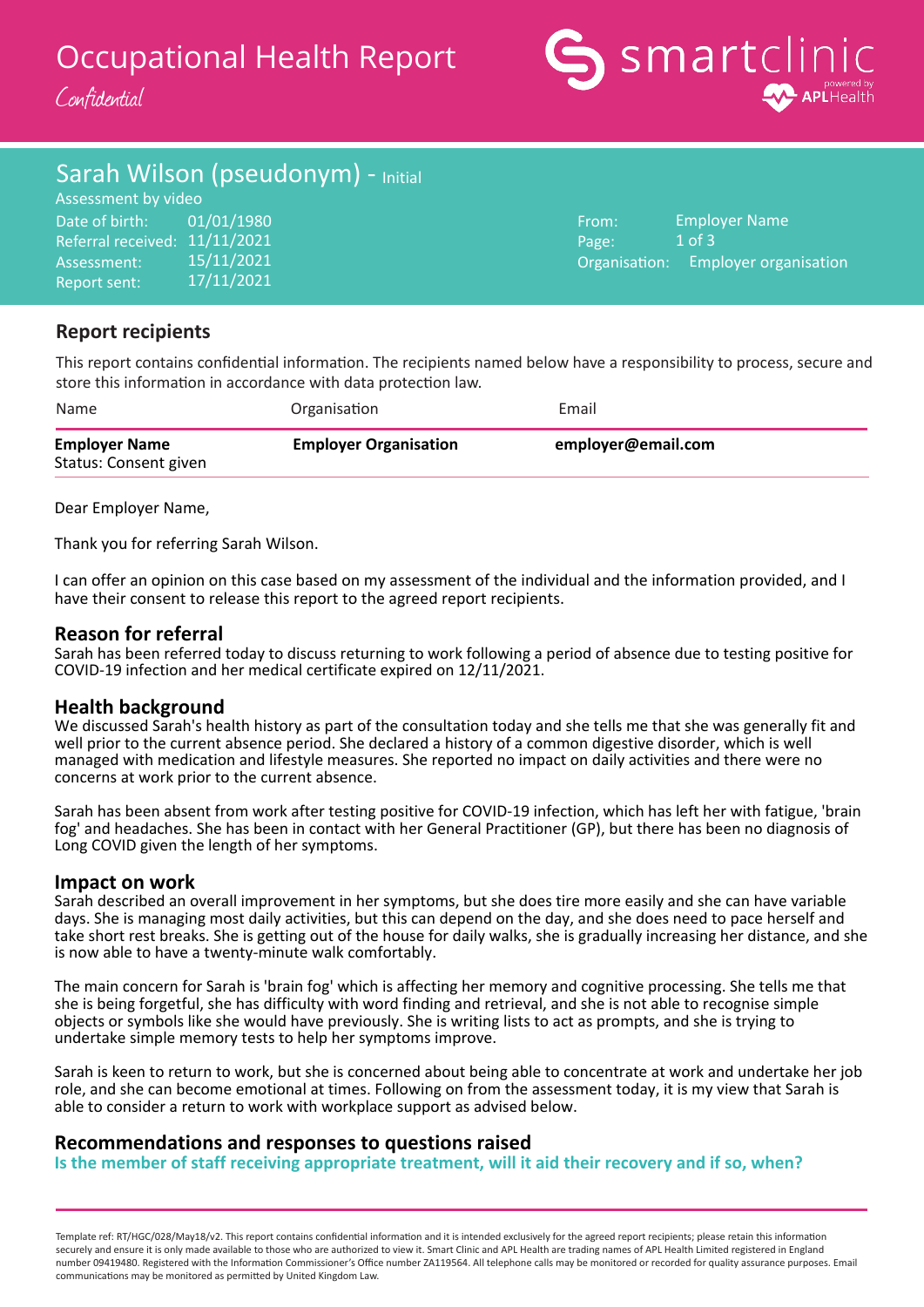# Occupational Health Report

Confidential



# Sarah Wilson (pseudonym) - Initial

Date of birth: Referral received: 11/11/2021 Assessment: Report sent: Assessment by video 01/01/1980 15/11/2021 17/11/2021

From: Page: Organisation: Employer Name 2 of 3 Employer organisation

Sarah is not receiving any treatment specifically for COVID-19, she is using pacing techniques to manage her fatigue and she is gradually trying to build up strength and stamina through gentle exercise. In terms of recovery, this varies from person to person, it is anticipated that Sarah will make a full recovery, but it is difficult to predict a definitive timeframe. Sarah has been provided with this website by her GP, which provides useful recovery advice, https://www.yourcovidrecovery.nhs.uk/.

#### **Please provide details of any investigations and results received, and any investigations planned** Sarah has not had any recent medical investigations relating to COVID-19 and there are none planned.

#### **Are there any underlying problems causing or contributing to the absence?**

I have not identified any additional factors here, and the main reason for absence has been recovery from COVID-19 infection.

#### **Is the health problem likely to recur in the future?**

This question can be difficult to answer clearly considering the current situation with COVID-19 and the presence of different variants. Sarah has received both vaccinations, which should afford her some protection from the effects of the virus. However, the possibility of reinfection is not known and she should continue to employ standard risk reduction strategies such as hand washing, alongside government advice.

#### **Are there any short-term accommodations to work tasks or environment to assist the member of staff in work or in returning to work? e.g. temporary amended duties, alteration to hours, a phased return plan?**

Sarah would benefit from a phased return, and I suggest starting with half days and a gradual build-up over four weeks. This may need to be extended, and I suggest weekly contact between Sarah and management to monitor her progress. Sarah still needs to build up general fitness, strength and stamina and I suggest she refrains from physical restraint/positive handling initially until this improves. If this is not possible, it may be helpful to have an escalation plan in place for someone to take over from Sarah in these situations. Pacing techniques are important, and she would also benefit from being able to sit for short periods during the day.

We discussed all aspects of her job role today, it is important that Sarah does not feel overwhelmed, and in view of her current cognitive difficulties, reducing her workload or responsibilities temporarily would be helpful until this improves. This could be shorter days, reduced responsibilities and/or less teaching.

It is important to note that individuals recovering from COVID-19 can have variable days. It is likely that any workplace support will only be required in the short to medium term but it is difficult at this stage to advise on a definitive timeframe as this will depend on her individual progress.

#### **Please assess the individual's vulnerability risk of developing serious illness from COVID-19 as part of the occupational health assessment.**

New guidance has been released to assist with determining fitness to return to work, which captures the risk status of the individual, and the risk status of the type of work. I have taken into account the information available to me today to combine what I know about the individual risk (vulnerability), immunity and the viral prevalence in the local area and I have classified this against the nature of the work and the control measures in place.

Sarah falls within the low-risk category of becoming seriously unwell if she were to contract COVID-19 again in the future. As above, she has had both COVID vaccines which should also afford her some protection.

In terms of the type of work, teaching/education falls within the moderate workplace risk because of the repeated contact with lots of different people. With regard to the local prevalence of the virus, I have checked the rates for the local area (postcode removed) which is above average. Based on this combined information, the overall risk is low

Template ref: RT/HGC/028/May18/v2. This report contains confidential information and it is intended exclusively for the agreed report recipients; please retain this information securely and ensure it is only made available to those who are authorized to view it. Smart Clinic and APL Health are trading names of APL Health Limited registered in England number 09419480. Registered with the Information Commissioner's Office number ZA119564. All telephone calls may be monitored or recorded for quality assurance purposes. Email communications may be monitored as permitted by United Kingdom Law.